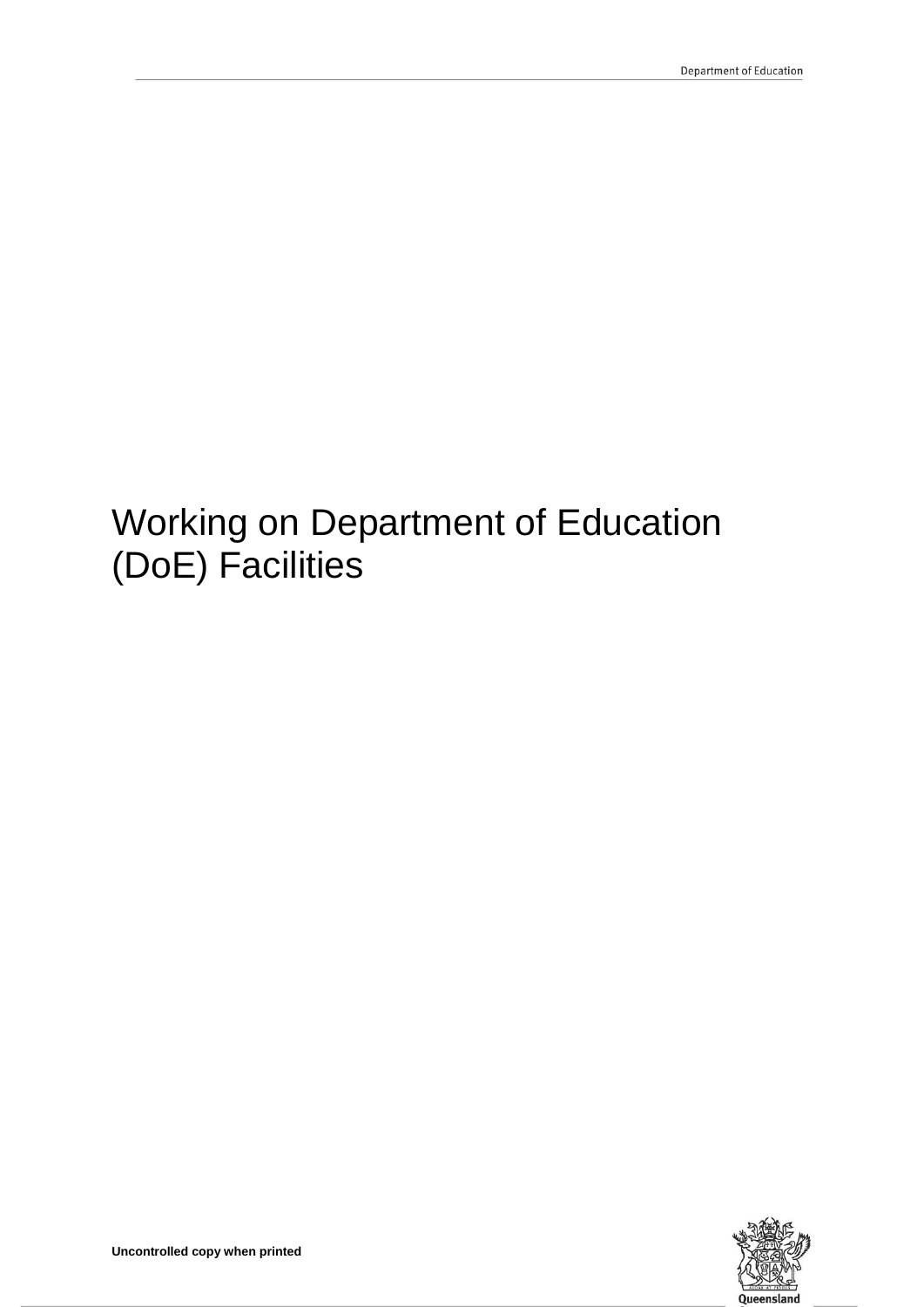# **1. Definitions**

- 1.1 If a term used in these Conditions has a specific meaning in a Contract, then the term will have that same meaning for the purpose of applying these Conditions to the Contract, unless the context otherwise requires.
- 1.2 In these Conditions:

**Asbestos** has the same meaning as in Part 1 of Schedule 1 of the WHS Act.

**Asbestos Codes of Practice** means the *How to Manage and Control Asbestos in the Workplace Code of Practice 2011* and the *How to Safely Remove Asbestos Code of Practice 2011* made under the WHS Act.

**ACM** means material that contains Asbestos.

**Asbestos Management Plan for DoE Facilities** means the document with that title, available at [https://education.qld.gov.au/about-us/reporting-data-research/reporting/asbestos-management.](https://education.qld.gov.au/about-us/reporting-data-research/reporting/asbestos-management)

**Asbestos Register** means an electronic register maintained by the Department of Housing and Public Works that identifies the presumed or confirmed presence of Asbestos within buildings and grounds as well as components of the buildings and grounds that have been removed. The Asbestos Register details the location, physical state and BEMIR score for ACM.

**HEPA** means a vacuum cleaner that is fitted with a High Efficiency Particulate Air filter and complies with Australian Standard 3544-1988 Industrial Vacuum Cleaners for Particulates Hazardous to Health.

**BEMIR** means the Built Environment Materials Information Register, which is an electronic environmental management system maintained by Department of Housing and Public Works to assist Queensland government agencies with the management of environmentally significant matters within government controlled buildings.

**Building Manager** is the person who administers the Asbestos Management Plan for a DoE Facility.

**Conditions** mean this document entitled *Working on DoE Facilities*.

**Contract** means a contract or arrangement under which a Contractor performs, or is authorised to perform, Work on a DoE Facility and that incorporates these Conditions by reference.

**Contractor** means the person or entity carrying out the Work in accordance with a Contract.

**Date of Practical Completion** means the date the certificate of practical completion is issued for the Works under the Contract (if applicable) or the date the Contractor notifies DoE that the Works have been completed.

**DoE** means the State of Queensland through the Department of Education.

**DoE Facility** means any building or premises owned, leased, operated or maintained by DoE, including State Schools, Outdoor Education Centres, Environmental Education Centres and regional/central offices.

LDB means low density asbestos fibre board, which is a lightly compressed board, similar in appearance to Asbestos cement sheeting or plaster board and is different from normal Asbestos cement sheeting because it is more fibrous and contains a mixture of different types of Asbestos fibres (generally Amosite and Chrysotile) bound with calcium silicate with no cement content.

**Nominated Officer** means the person nominated as the DoE representative or person who assists the Building Manager in the management of Asbestos-related matters at a DoE Facility.

**Personnel** mean the Contractor's employees, officers, agents and sub-contractors (including any subcontractors of those sub-contractors).

**Superintendent** means the person nominated by DoE to exercise the functions of the superintendent, or otherwise act as its representative, under the Contract. The Superintendent may appoint a representative to exercise any of their powers, duties, discretions and authorities.

**Work** means the building work to be undertaken by the Contractor on the DoE Facility in accordance with the Contract.

**WAAP** means a work area access permit, which is a written authorisation signed by the Contractor and the Building Manager or Nominated Officer granting conditional access to a specific work area in a DoE Facility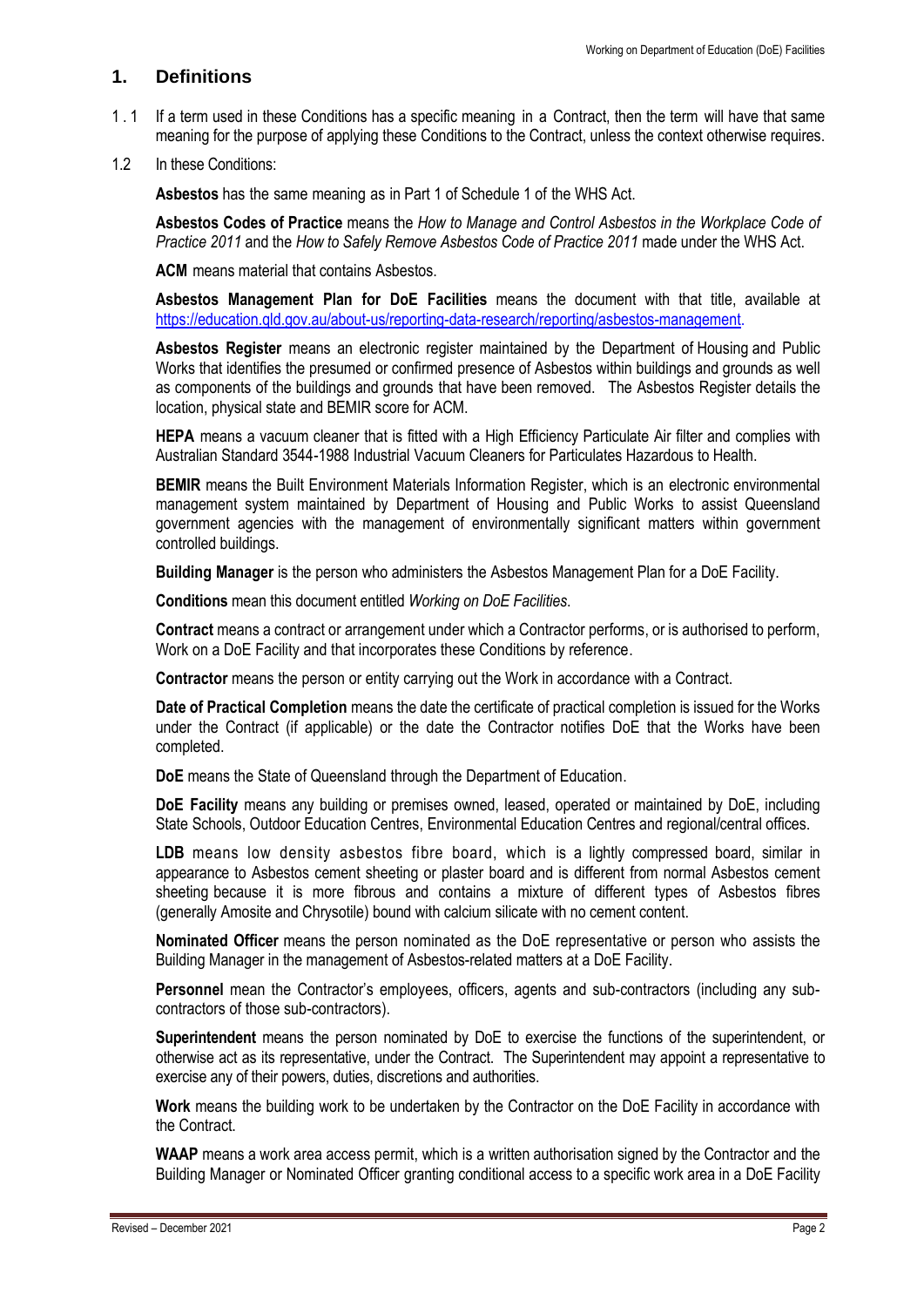for the purpose of carrying out building-related work that may or may not potentially disturb ACM. **WHS Act** means the *Work Health and Safety Act 2011* (Qld)*. [Work Health](https://www.legislation.qld.gov.au/view/html/inforce/current/act-2011-018?query=((Repealed%3DN+AND+PrintType%3D%22act.reprint%22+AND+PitValid%3D%40pointInTime(20200602000000))+OR+(Repealed%3DN+AND+PrintType%3D%22reprint%22+AND+PitValid%3D%40pointInTime(20200602000000)))+AND+Content%3D(%22work%22+AND+%22health%22+AND+%22and%22+AND+%22safety%22+AND+%22act%22)&q-collection%5B%5D=inforceActs&q-collection%5B%5D=inforceSLs&q-documentTitle=&q-prefixCcl=&q-searchfor=work+health+and+safety+act&q-searchin=Content&q-searchusing=allwords&q-year=&q-no=&q-point-in-time=02%2F06%2F2020&q-searchform=basic) Safety Act 2011*

**2. SAMPLING DATA COLLECTION FORM** is standard asbestos testing data collection form produced by QBuild.

# **3. Application of Conditions**

- 3.1 These Conditions
	- (a) form part of each Contract and the Contractor must comply with them at all times; and
	- (b) will prevail to the extent of any inconsistency between the documents that form part of the Contract.

### **4. Conduct of Personnel**

- 4.1 The Contractor is responsible for the conduct of Personnel and must ensure that Personnel:
	- (a) are aware of these Conditions and comply with them; and
	- (b) do not access DoE facilities without prior arrangement with the Nominated Officer.
- 4.2 The Contractor must immediately remove Personnel from a DoE Facility upon receiving a written direction from the Nominated Officer or the Superintendent. The Nominated Officer or the Superintendent may issue such a direction if, in their reasonable opinion, the person is not acting in accordance with these Conditions or the person's work performance may cause a workplace health and safety concern, including where they have demonstrated incompetence or negligence.

# **5. General Requirements**

- 5.1 The Contractor must ensure that, while Personnel are on DoE facilities, they:
	- (a) are easily identifiable as contractors, employees or officers of the Contractor by wearing a standard uniform with a company logo or identification badges that are clearly visible;
	- (b) conduct themselves in a professional manner at all times;
	- (c) comply with the DoE Facility's workplace, health and safety requirements and any other reasonable instructions issues from time to time by the Nominated Officer;
	- (d) be suitably attired with bodies (other than head and limbs) fully covered (clothing with inappropriate slogans is not permitted within sight of a DoE Facility);
	- (e) keep noise and dust to a minimum at all times, complying with all government and local authority requirements concerning noise levels;
	- (f) regularly remove all rubbish;
	- (g) not use any DoE equipment or facilities (i.e. telephones, fax machines, photocopiers, electrical supply or rubbish removal facilities) without the prior written approval of the Building Manager or Nominated Officer;
	- (h) not enter or use any student toilets at a DoE Facility (unless the Work is being conducted in the student toilets);
	- (i) not use non-student toilets without the written permission of the Building Manager or Nominated Officer (unless the Work is being conducted in the toilets);
	- (j) not enter into any discussions with students, even if the student is known by or is related to the Contractor or the Personnel, except for the purposes of giving a direction for the purposes of ensuring the safety of students;
	- (k) not use foul or obscene language within audible range of a DoE Facility;
	- (l) not consume or be affected by alcohol, cigarettes or drugs;
	- (m) not bring dogs, other pets, radios or unnecessary vehicles onto the DoE Facility;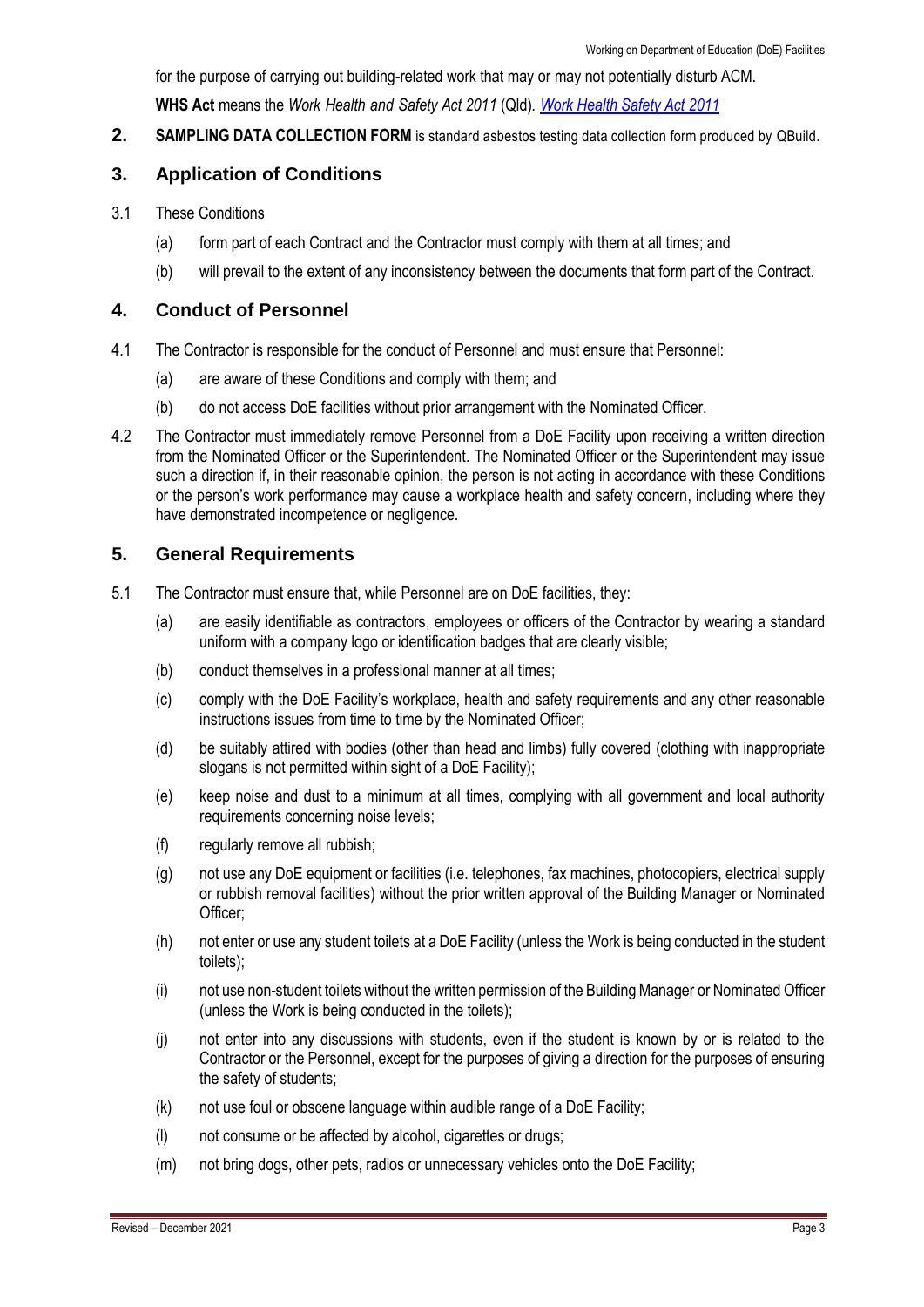- (n) prevent litter from entering the DoE Facility and maintain a clean and tidy work area including removal of all debris, material or waste that remains at the completion of the Work; and
- (o) not disrupt the normal day-to-day running of the DoE Facility, without the approval of the Building Manager or Nominated Officer.
- 5.2 The Contractor is responsible, at its own cost, for ensuring Personnel performing the Work are appropriately trained, inducted and informed of the requirements of the Contract and these Conditions.

#### **6. COVID-19 vaccination requirements**

- 6.1 The Contractor is responsible for ensuring that any Personnel who provide services in a school, outdoor education facility, kindergarten or early childhood setting comply with the following COVID-19 vaccination requirements for workers in high-risk settings:
	- (a) From 17 December 2021, Personnel must have had one dose of the COVID-19 vaccine.
	- (b) From 11:59pm on 23 January 2022, Personnel must be fully vaccinated for COVID-19.
	- (c) Evidence of vaccination status needs to be provided to the school, outdoor education facility, kindergarten or early childhood setting.

Information on COVID-19 vaccination requirements can be found at:

[https://www.health.qld.gov.au/system-governance/legislation/cho-public-health-directions-under-expanded](https://www.health.qld.gov.au/system-governance/legislation/cho-public-health-directions-under-expanded-public-health-act-powers/workers-in-a-high-risk-setting-direction)[public-health-act-powers/workers-in-a-high-risk-setting-direction](https://www.health.qld.gov.au/system-governance/legislation/cho-public-health-directions-under-expanded-public-health-act-powers/workers-in-a-high-risk-setting-direction)

# **7. Blue card requirements**

- 7.1 The Contractor is responsible for ensuring that relevant Personnel hold current blue cards issued by the Public Safety Business Agency in accordance with the *Working with Children (Risk Management and Screening) Act 2000* (Qld). Information on blue card requirements can be found a[t http://www.bluecard.qld.gov.au.](http://www.bluecard.qld.gov.au/)
- 7.2 Some Contractors going into schools will not be required to obtain blue cards. For example, electricians, builders and other tradespeople who provide services to the school and not the children. However, if a Contractor provides services to an education centre when children are present and the services are part of the contractor's usual business activities, then the Contractor's personnel will be required to hold blue cards. Further, when Contractors are conducting works on Outside School Hours Care, Early Learning, Kindergarten and Child Care facilities, a blue card is required when work is conducted over:
	- (a) eight consecutive days; or
	- (b) once a week, each week, over four weeks; or
	- (c) once a fortnight, each fortnight over eight weeks; or
	- (d) once a month, each month over six months.

# **8. DoE Standing Offer Arrangements and Preferred Supplier Arrangements**

8.1 The Contractor may discuss options with the Nominated Officer with regard to utilising DoE standing offer arrangements and preferred supplier arrangements when the Contractor procures goods and services for the purpose of carrying out the Work. These arrangements have been put in place to ensure correct standards and safety obligations are adhered to.

# **9. Compliance with laws and policies**

- 9.1 The Contractor must comply with all applicable laws, regulations, standards, policies and codes of practice when undertaking the Work, including those in relation to:
	- (a) licensing and certification, including:
		- (i) for building work as defined by the *Queensland Building and Construction Commission Act 1991* – have and maintain a current licence for the building work issued by the Queensland Building and Construction Commission;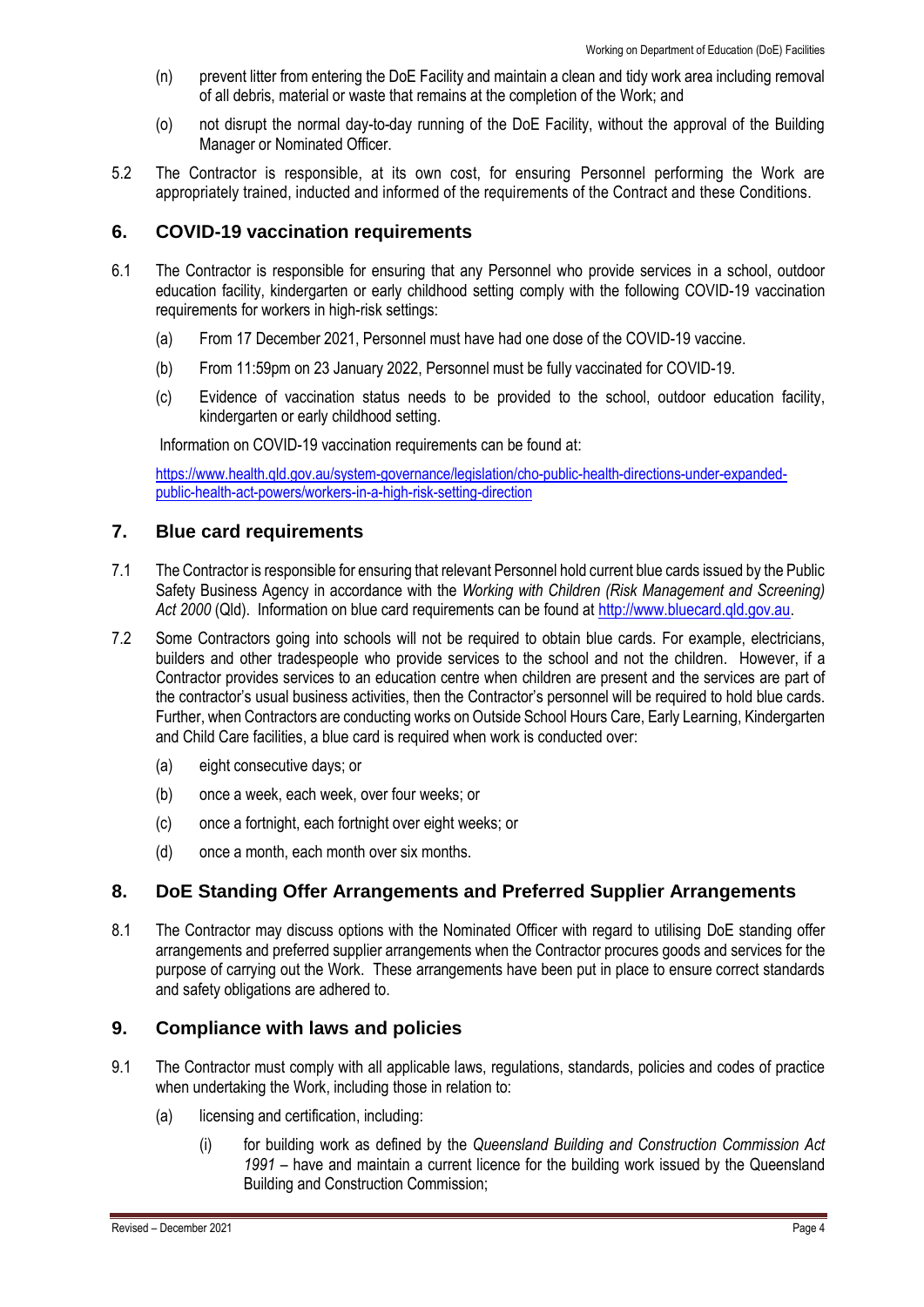- (ii) for electrical work have and maintain a current Electrical Contractor's Licence to undertake all electrical work as required by the *Electrical Safety Act 2002* (Qld) and *Electrical Safety Regulation 2013* (Qld);
- (iii) for friable or loose Asbestos work in any quantity have and maintain a current "A" class business certificate, as issued by the Department of Justice and Attorney-General through Workplace Health and Safety Queensland;
- (iv) for removing non friable Asbestos (such as Asbestos cement sheeting) of 10 square metres or more – have and maintain a current "B" class certificate issued by the Department of Justice and Attorney-General through Workplace Health and Safety Queensland; and
- (v) for construction work as defined under the WHS Act Personnel carrying out the Work must possess a General Safety Induction (Construction Industry) Card;
- (b) workplace health and safety, including:
	- (i) WHS Act and the *Work Health and Safety Regulation 2011* (Qld)*;*
	- (ii) *Electricity Act 1994* (Qld), *Electrical Safety Act 2002* (Qld) and the *Electrical Safety Regulation 2013* (Qld); and
	- (iii) *Worker's Compensation and Rehabilitation Act 2003* (Qld);
- (c) environmental management, including the *[Environmental Protection Act 1994](https://www.legislation.qld.gov.au/LEGISLTN/CURRENT/E/EnvProtA94.pdf)* (Qld) and any regulations or policies made under it;
- (d) Asbestos management, including:
	- (i) the Asbestos Codes of Practice;
	- (ii) the Policy for the Management of Asbestos in DoE Facilities available at [https://education.qld.gov.au/about-us/reporting-data-research/reporting/asbestos](https://education.qld.gov.au/about-us/reporting-data-research/reporting/asbestos-management/policy-and-procedures)[management/policy-and-procedures.](https://education.qld.gov.au/about-us/reporting-data-research/reporting/asbestos-management/policy-and-procedures) which provides an overview for the management of ACM in DoE Facilities;
	- (iii) the Asbestos Management Plan for DoE Facilities at [https://education.qld.gov.au/about](https://education.qld.gov.au/about-us/reporting-data-research/reporting/asbestos-management)[us/reporting-data-research/reporting/asbestos-management,](https://education.qld.gov.au/about-us/reporting-data-research/reporting/asbestos-management) which details the roles and responsibilities for service providers, project managers and DoE employees for managing the processes for ACM in DoE facilities;
	- (iv) the Queensland Government Asbestos Management Policy for its Assets available at [https://www.asbestos.qld.gov.au/;](https://www.asbestos.qld.gov.au/)
	- (v) all applicable Queensland Government codes, policy and guidelines relating to Asbestos; and
	- (vi) all applicable Australian or international standards relevant to Asbestos and the Works.

#### **10. Work health and safety**

- 10.1 The Contractor must allow DoE to inspect, audit and review the Contractor's workplace and safety system and documentation upon written request by the Building Manager or Superintendent and take copies of such documentation as DoE requires.
- 10.2 The Contractor must ensure that Personnel who carry out the Work at a DoE facility:
	- (a) are adequately trained, hold all necessary licences, certificates and permits and have the necessary experience to undertake the Work;
	- (b) comply with the Contractor's lawful workplace health and safety procedures; and
	- (c) take immediate action to remedy any breach of site safety at a DoE Facility.
- 10.3 The remedy of site safety breaches that arise from the Contractor's breach of the Contract, these Conditions or any legislative requirement will not give rise to any right for the Contractor to request an extension of time to perform the Work or claim any reimbursement from DoE in respect of the remedial action. DoE will not pay the Contractor for any work undertaken by the Contractor to remedy the breach.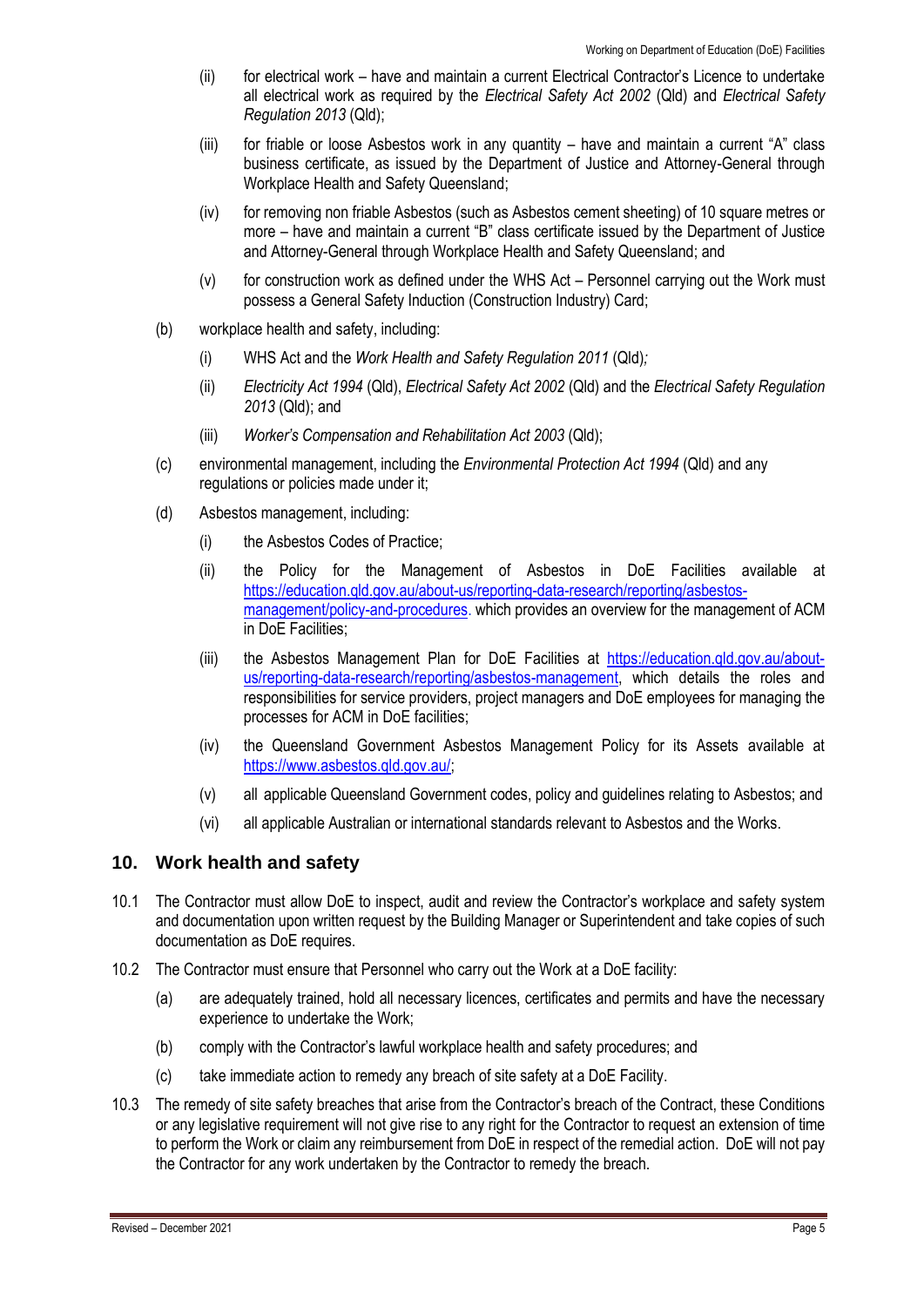10.4 The Contractor must notify the Superintendent of serious work caused illness, work injury, serious bodily injury and dangerous events which occur at a DoE Facility as soon as possible, but not later than twelve hours after the event. The Contractor must provide a written investigation report outlining the action the Contractor will take to prevent reoccurrence of the event to the Nominated Officer within five business days of the event occurring.

# **11. Environmental management**

- 11.1 The Contractor must comply with all applicable environmental legislation, regulations, standards, policies, codes of practice and licenses when undertaking works at DoE Facilities. These may include, but are not limited to the following:
	- a) Environmental Protection Act 1994 (Qld);
	- b) Any regulations or policies made under or pursuant to the Environmental Protection Act 1994 (Qld)
- 11.2 The Contractor must prepare, and provide to the Building Manager or Superintendent, an environmental risk assessment that incorporates all necessary environmental controls to complete the Work without causing environmental harm before commencing the Work.
- 11.3 If the Contractor performs any part of the Work within, or operates from, imported fire ant infested areas, then the Contractor must comply with all requirements of Biosecurity Queensland within the Department of Agriculture, Fisheries and Forestry.

# **12. Asbestos Management**

- 12.1 The Contractor is responsible for making itself aware of the location and form of confirmed or assumed ACM at a DoE Facility.
- 12.2 All Work involving the removal, transport, disposal or potential disturbance of ACM must be performed in accordance with applicable Commonwealth, State and local government legislation, codes of practice and accepted industry standards in relation to Asbestos.
- 12.3 In carrying out the work under the Contract, the Contractor must comply with all applicable Queensland Government codes, policy, guidelines and Australian Standards relevant to the Works, which may include, without limitation, compliance with the standards set out in the [How to Manage and Control Asbestos in the](https://www.asbestos.qld.gov.au/resources/codes-practice)  [Workplace Code of Practice 2011](https://www.asbestos.qld.gov.au/resources/codes-practice)</u> or such similar applicable codes of practice for management and control of asbestos.
- 12.4 Without limiting the foregoing, the Contractor must comply with the applicable version of the DoE or Queensland Government policies and procedures when performing the works, including:
	- a) the [Policy for the Management of Asbestos in DoE](https://education.qld.gov.au/about-us/reporting-data-research/reporting/asbestos-management/policy-and-procedures) Facilities available at https://education.qld.gov.au/about-us/reporting-data-research/reporting/asbestosmanagement/policy-and-procedures. This policy provides an overview for the management of ACM in DoE Facilities;
	- b) the [Asbestos Management Plan for DoE Facilities](https://education.qld.gov.au/about-us/reporting-data-research/reporting/asbestos-management) at [https://education.qld.gov.au/about](https://education.qld.gov.au/about-us/reporting-data-research/reporting/asbestos-management)[us/reporting-data-research/reporting/asbestos-management.](https://education.qld.gov.au/about-us/reporting-data-research/reporting/asbestos-management) This plan details the roles and responsibilities for service providers, project managers and DoE employees for managing the processes for ACM in DoE facilities;
	- c) the [Asbestos Management and Control Policy for Government Buildings](https://www.asbestos.qld.gov.au/) available at [https://www.asbestos.qld.gov.au/.](https://www.asbestos.qld.gov.au/)
- 12.5 The Contractor must ensure that, before commencing works at a DoE Facility, it has all necessary approvals and licences for the Asbestos removal or maintenance services, including notification to Workplace Health and Safety Queensland for 'Asbestos Removal Work' where a certificate holder is required to carry out the Asbestos removal.
- 12.6 If the Contractor or the Personnel has potentially exposed staff, students or visitors to ACM, the matter will be referred to DoE's chief safety advisor on Asbestos for investigation.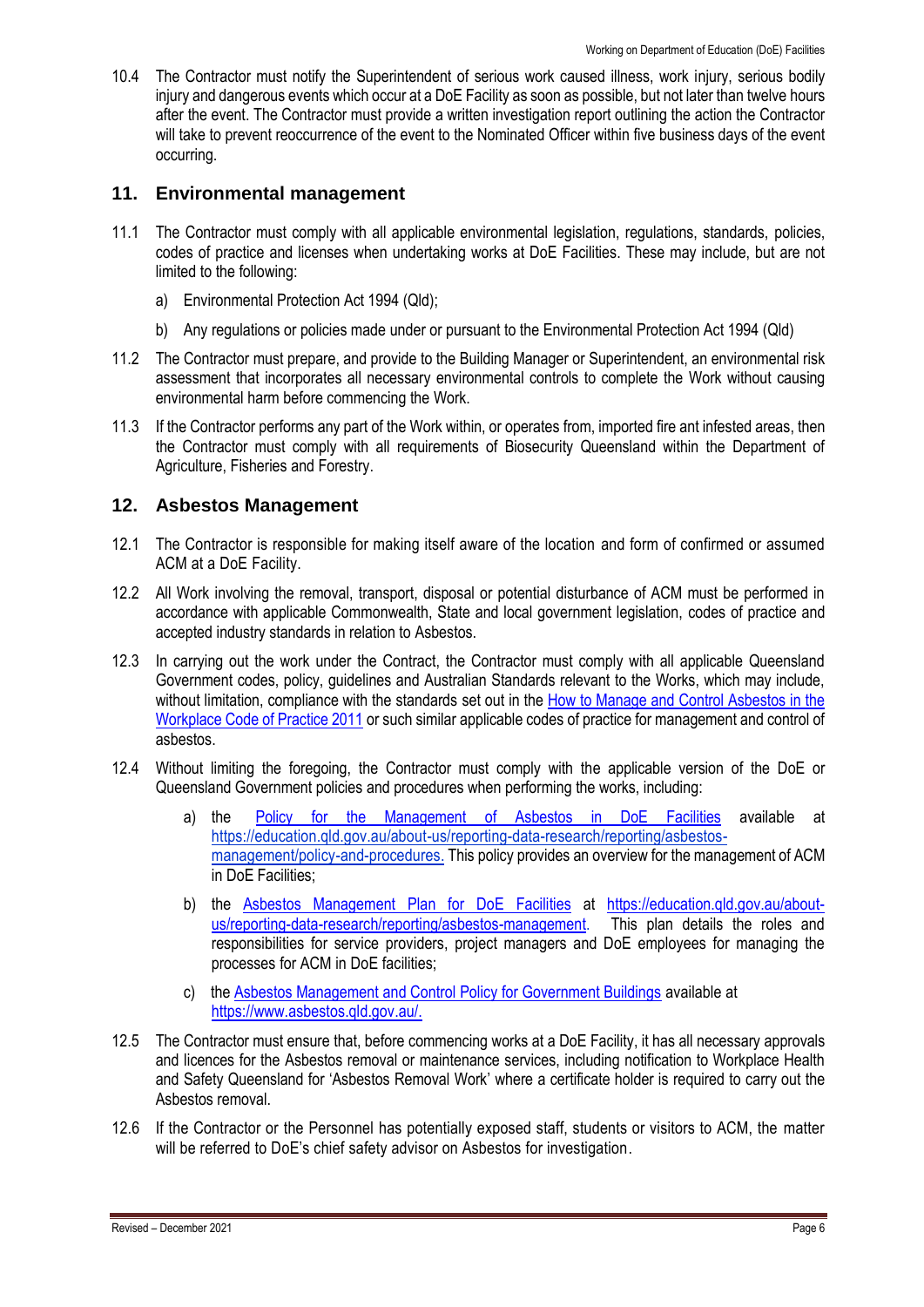- 12.7 If the Contractor or the Personnel causes or contributes to an Asbestos incident, the Contractor will be responsible for the payment of all costs associated with any rectification works deemed necessary by DoE, including:
	- (a) disposal and replacement of any affected items; and
	- (b) all costs associated with any work undertaken by other contractors; and
	- (c) all travel, accommodation and testing costs.
- 12.8 Any delay or disruption to the Work, or any suspension of the Contract, as a result of an Asbestos incident that is caused or contributed to by the Contractor's default or negligence will not be grounds for an extension of time under the Contract and the Contractor is not entitled to payment for any costs incurred by the Contractor in connection with the incident.

#### **13. Requirements before commencing Work**

- 13.1 Before commencing the Work, the Contractor must:
	- (a) develop and provide to the Building Manager or Nominated Officer a work method statement for all high risk construction activities (including Work involving ACM) and an Asbestos Removal Control Plan for Asbestos removal projects;
	- (b) arrange a start-up meeting with a person nominated by DoE (either the Building Manager or the Nominated Officer);
	- (c) obtain a WAAP for all maintenance, installation, refurbishment and construction-related works of any description whether the works have the potential to disturb ACM or not;
	- (d) provide a copy of the signed WAAP to the Building Manager;
	- (e) review the WHS Act, regulations and codes of practice to ensure any tools it proposes to use are not prohibited when working with ACM;
	- (f) induct the Personnel on safe work procedures and local requirements and conditions, including viewing DoE's Contractor/Service Providers Asbestos Awareness Presentation, available at https://education.gld.gov.au/about-us/reporting-data-research/reporting/asbestos[management/service-providers-contractor.](https://education.qld.gov.au/about-us/reporting-data-research/reporting/asbestos-management/service-providers-contractor)
- 13.2 The Contractor must ensure that it and all Personnel who attend a DoE Facility:
	- (a) sight and review the WAAP and the Asbestos Register for the DoE Facility;
	- (b) read, understand and agree to comply with the General Conditions of Access and Special Conditions of Access (Asbestos) which is located on the WAAP that is issued before going on site. This is provided by DoE to the Contractor and any other special conditions imposed by the Building Manager, Nominated Officer or Superintendent; and
	- (c) sign page 1 of the WAAP to acknowledge they will potentially be working with ACM and must ensure appropriate work practices are in place. The Contractor must sign Service Provider section and all personnel must sign the "List of Subcontractors" section;
	- (d) receive site identification badges that must be displayed at all times in a position where they can be read, for example, affixed to the front pocket area of a work uniform;
	- (e) acknowledge that the Asbestos Register is not exhaustive and make its own assessment as to whether Work will be on, to, or connected with ACM;
	- (f) take necessary precautions whether the BEMIR is available or not;
	- (g) advise the Building Manager or Nominated Officer by providing copies of any Asbestos sample results before the Works commences or after an Asbestos incident where testing has occurred as part of the remedial works; and
	- (h) ensure that an appropriate risk assessment for the works is undertaken by a competent person and procedures comply with the WHS Act.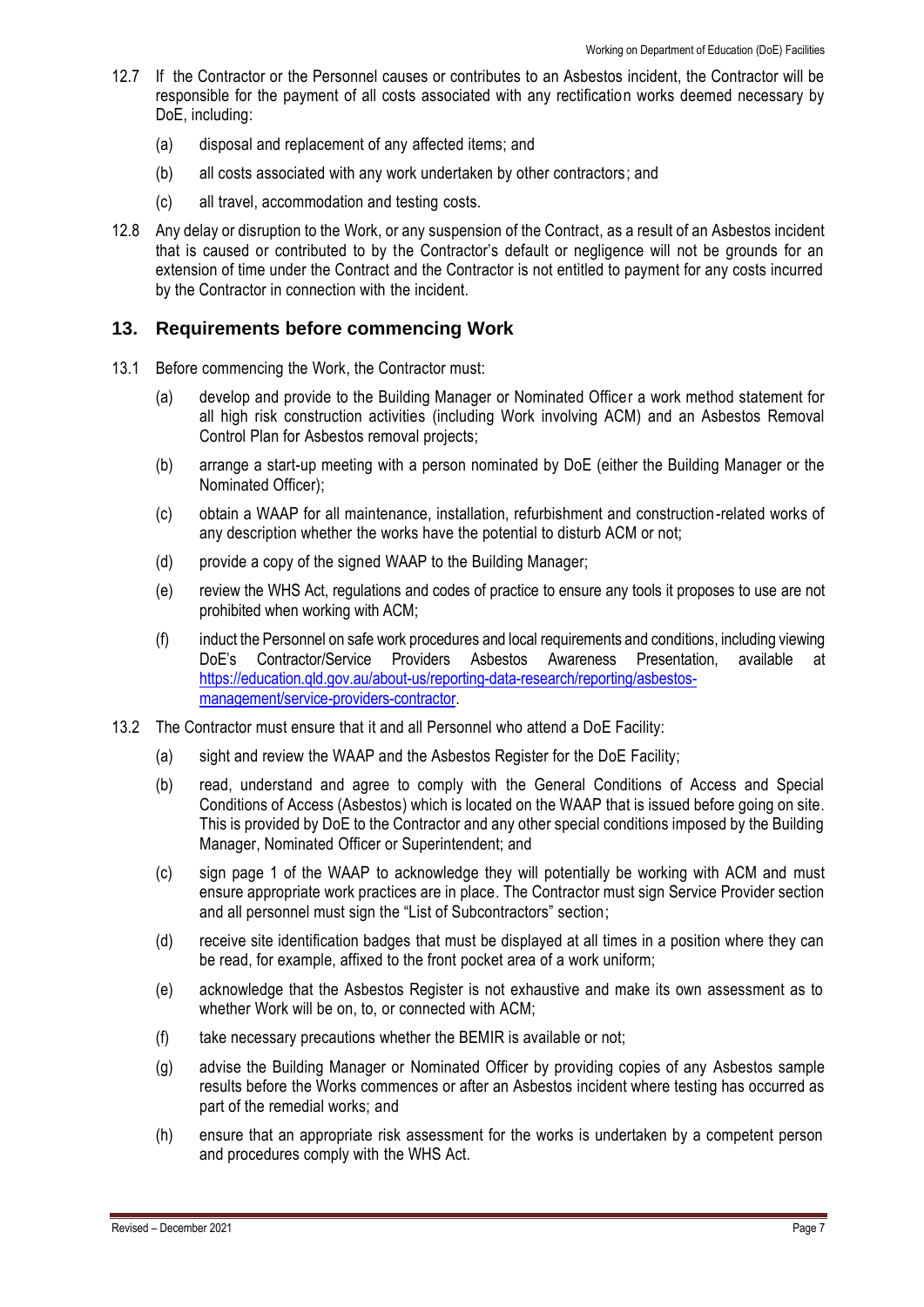# **14. Conduct of Work**

- 14.1 All construction sites must be fenced with minimum 1.8m high rigid safety fencing with mesh screening.
- 14.2 The Contractor must effectively barricade or isolate the work area and erect warning signs when working on or near ACM.
- 14.3 The Contractor must undertake the Work in accordance with the safe work method statement and all reasonable measures required to ensure compliance with applicable laws in respect to Asbestos and all high risk construction activities, including:
	- (a) switch off air-conditioning units in adjacent areas and seal vents;
	- (b) collect any dust or debris generated with a HEPA vacuum cleaner (under no circumstances may the cleaning equipment already at a DoE Facility be used);
	- (c) wear breathing protection devices, disposable coveralls and other necessary protective equipment;
	- (d) use drop sheets to gather any work-generated ACM waste;
	- (e) place ACM which has been removed in heavy duty plastic bags; and
	- (f) line Asbestos disposal bins with plastic.
- 14.4 The Contractor must ensure that the Personnel:
	- (a) do not import material such as fill without an appropriate validation certificate from the supplier, ensuring that the fill is suitable for use and does not contain any building waste including ACM;
	- (b) establish and maintain exclusion zones and other reasonable conditions imposed by the WAAP, including the erection of appropriate lock-down signage;
	- (c) do not conduct any works in the presence or vicinity of staff or students, whether within classrooms/buildings or externally, and whether the presence of ACM is confirmed or assumed;
	- (d) ensure all Personnel wear appropriate personal protective equipment; and
	- (e) ensure all work areas are left clean and tidy and fit for re-use prior to sign off of the WAAP.
- 14.5 If the Contractor is involved in an activity where materials confirmed or assumed to contain Asbestos are unexpectedly disturbed or prior damage is discovered, the Contractor must:
	- (a) report the incident to the Building Manager or Nominated Officer immediately;
	- (b) follow any reasonable instruction given by the Building Manager or Nominated Officer;
	- (c) adhere to the requirements of any applicable code of practice for the management and control of Asbestos, which at the time of publication of these Conditions is the [How to Manage and Control](https://www.asbestos.qld.gov.au/resources/codes-practice)  [Asbestos in the Workplace Code of Practice 2011;](https://www.asbestos.qld.gov.au/resources/codes-practice) and
	- (d) support DoE staff by securing the DoE Facility and ensuring restricted access until a clearance is provided by QBuild within the Department of Housing and Public Works (QBuild) for reuse.
- 14.6 Where ACM is unexpectedly disturbed, DoE will engage QBuild to undertake rectification works and professional cleaning of any contaminated spaces and will provide clearance certificates to re-occupy the spaces, unless advised otherwise in writing. The Contractor must not undertake this work itself where the Contractor has unexpectedly disturbed ACM. The Contractor must provide DoE and QBuild, including any organisation undertaking rectification works on behalf of DoE or QBuild, with all necessary cooperation and requested information to assist with such work.
- 14.7 No person, other than Personnel, must be on site during removal of ACM from a DoE Facility. Asbestos removal work can only be undertaken outside of school and Early Childhood Education and Care operational hours.

# **15. Completion of Work**

15.1 Within two business days of the Date of Practical Completion, or such other period notified in writing by the Building Manager, the Contractor must: